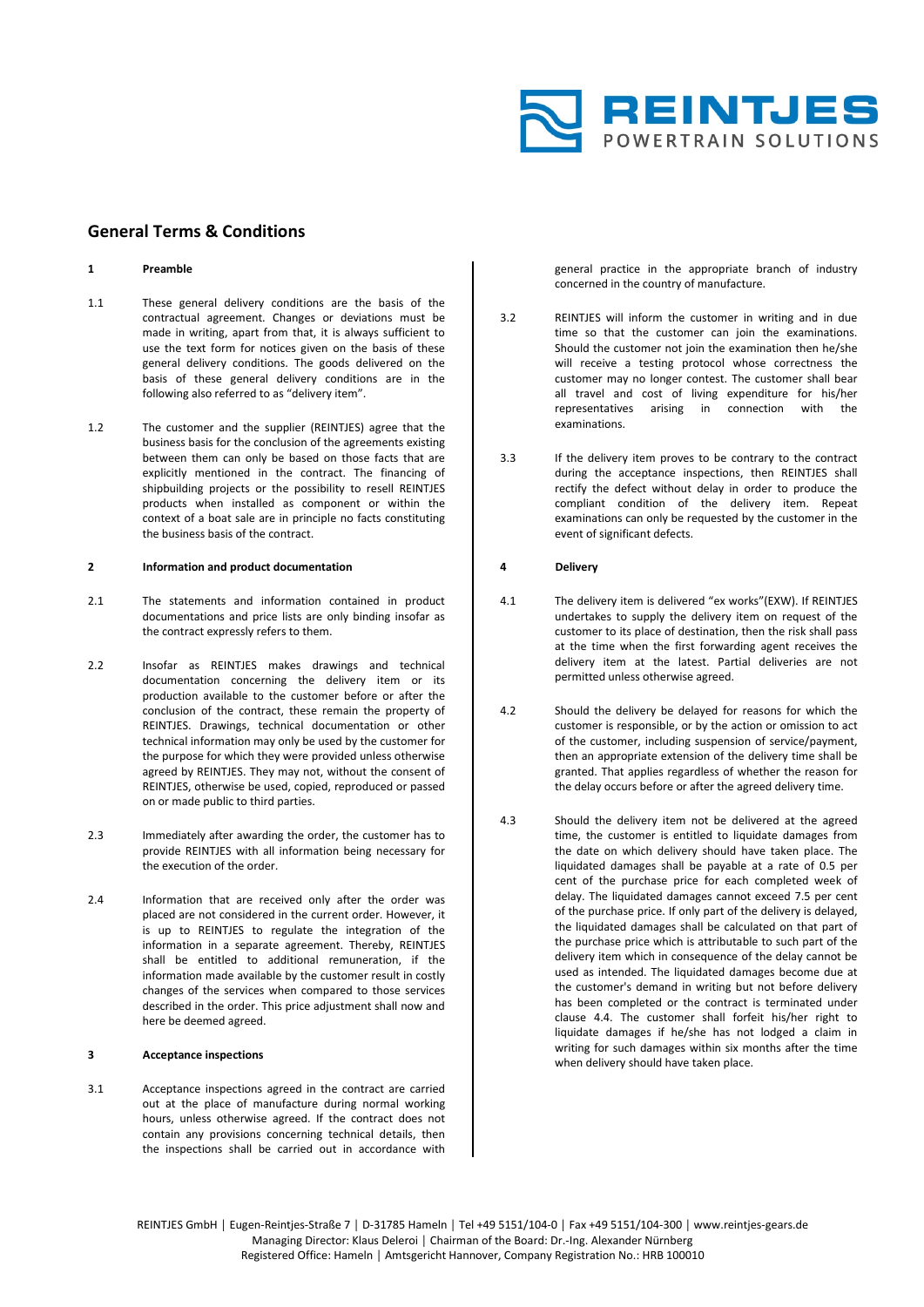

- 4.4 If the delay in delivery is such that the customer is entitled to maximum liquidated damages and if the delivery item is still not delivered, the customer may demand in writing delivery within a final reasonable period which shall not be less than one week. Where REINTJES fails to deliver by this last deadline for a reason for which the customer cannot be held responsible, the customer shall be entitled to terminate the agreement – by informing REINTJES of such termination in writing – in respect of such part of the delivery item which, due to delay of REINTJES, cannot not be utilized appropriately.
- 4.5 If the customer withdraws from the contract he/she has the right to demand for compensation for the losses suffered due to the delay on the part of REINTJES. The total compensation, including the liquidated damages, shall not exceed 15 per cent of that part of the purchase price which is attributable to the part of the delivery item in respect of which the contract was terminated by the customer.
- 4.6 More extensive claims exceeding the liquidated damages according to clause 4.3 and the termination of the contract with limited compensation according to clause 4.5 cannot be enforced by the customer in case of non-delivery on the part of REINTJES. All other claims against REINTJES based on such delay shall be excluded.
- 4.7 If the purchaser anticipates that he/she will be unable to accept delivery of the delivery item at the delivery time, he/she shall forthwith notify REINTJES in writing thereof, stating the reason and, if possible, the time when he/she will be able to accept the delivery.
- 4.8 If the customer fails to accept delivery at the delivery time, he/she shall nevertheless pay any part of the purchase price which becomes due on delivery, as if delivery had taken place.
- 4.9 Unless the customer's failure to accept delivery is due to force majeure, REINTJES may by notice in writing require the customer to accept delivery within a final reasonable period. If the customer does not take receipt of the delivery within said time, REINTJES may terminate the contract in whole or in part. REINTJES then shall be entitled to compensation of damages resulting from the customer's default.

### **5 Purchase price**

- 5.1 Unless otherwise agreed, one third of the purchase price is payable when the contract is concluded and one third after REINTJES has informed the customer that the delivery item or a substantial part of it is ready for consignment. The final payment becomes due upon delivery. Payments have to be made within 30 days from the date of the invoice.
- 5.2 Regardless of the means of payment used, settlement shall only be deemed to have been made once the full amount has been irrevocably credited to the account of REINTJES.
- 5.3 If the purchaser fails to pay by the stipulated date, REINTJES can demand interest from the day on which payment was due. The interest rate amounts to 9 per cent above the base rate.
- 5.4 In case of delayed payment REINTJES may suspend the performance of its duties after giving written notice thereof to the customer until such time as the payments are received.
- 5.5 If the customer delays the payment for a period exceeding three months, REINTJES can withdraw from the contract and demand compensation for the damages incurred.

## **6 Property**

The delivery item shall remain the property of REINTJES until all claims against the customer emerging from whatever contractual relationship have been paid. This shall also apply in the event of further processing, combining or blending and also in the event that the delivery item is resold to third parties. In this case the customer herewith assigns all of his/her claims against the third party to REINTJES by way of security; REINTJES hereby accepts the assignment. Upon request of REINTJES, the customer shall support REINTJES in its efforts to protect ownership of the delivery item in the respective country.

# **7 Liability**

- 7.1 The liability of REINTJES is limited to defects occurring within six months from delivery.
- 7.2 The customer shall without undue delay, i.e. at the latest two weeks after receipt of the delivery item, notify REINTJES of any defect which appears. The notice shall contain a description of the defect. Should the customer fail to provide REINTJES with notification of a defect within the time-limit specified, the customer shall forfeit the right to have such defect remedied.
- 7.3 Where the customer notified REINTJES of a defect but no defect can be found for which REINTJES is liable, the customer must compensate REINTJES for the damage incurred as a result of such notification.
- 7.4 The customer shall at his/her own expense arrange for any dismantling and reassembly of equipment other than the delivery item, to the extent that this is necessary to remedy the defect.
- 7.5 The necessary transport of the delivery item and/or parts thereof to REINTJES in connection with the remedying of defects will take place at customer's risk and expense. In case of such a transport the customer has to follow the instructions of REINTIES

REINTJES GmbH │ Eugen-Reintjes-Straße 7 │ D-31785 Hameln │ Tel +49 5151/104-0 │ Fax +49 5151/104-300 │ www.reintjes-gears.de Geschäftsführer: Klaus Deleroi │ Verwaltungsratsvorsitzender: Dr.-Ing. Alexander Nürnberg Sitz der Gesellschaft: Hameln │ Amtsgericht Hannover, Handelsregisternummer: HRB 100010